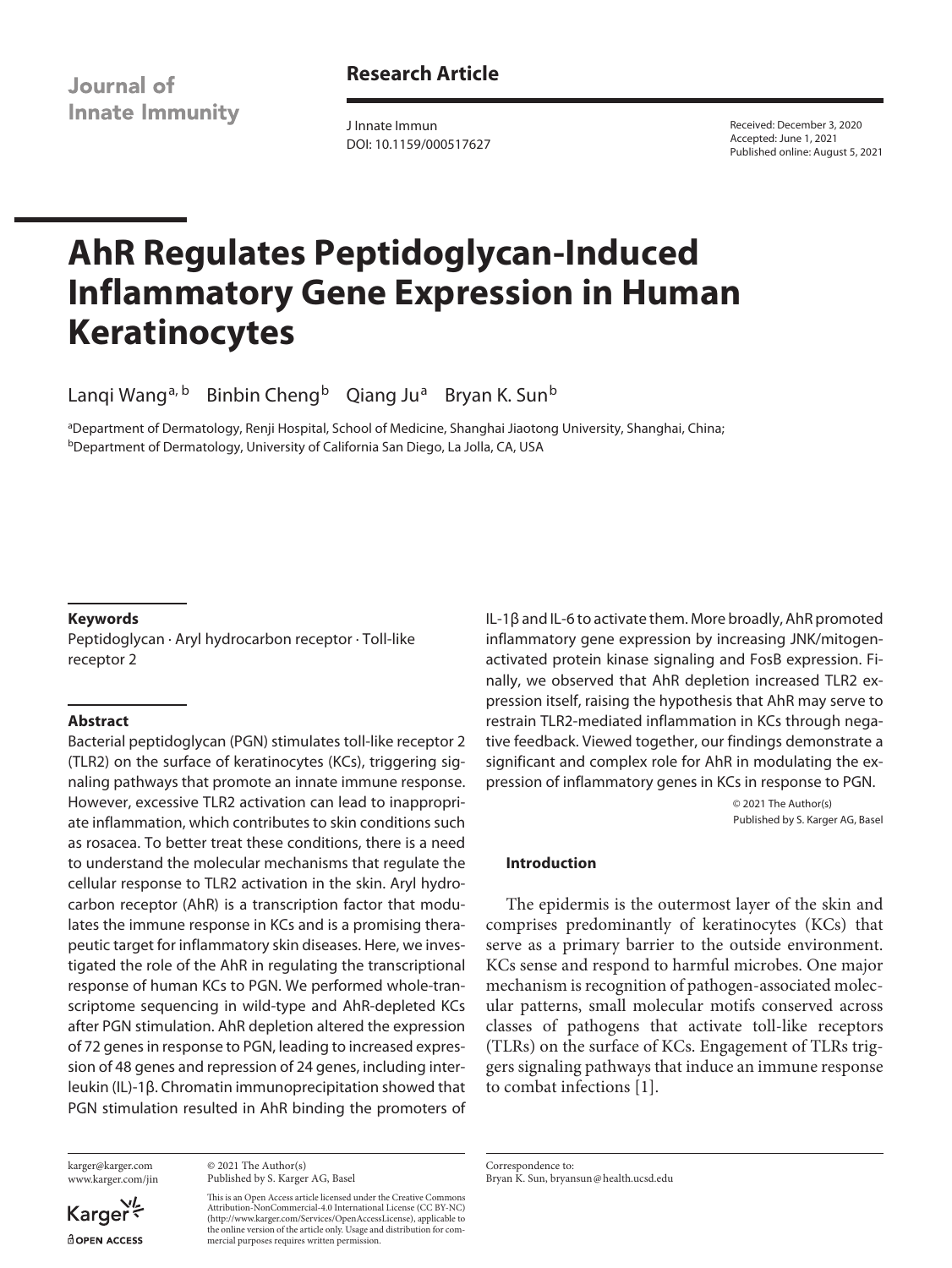<span id="page-1-0"></span>In the ideal response, inflammation is activated by microbes and then is tapered down after pathogens are eliminated. Excessive or prolonged responses can drive states of chronic inflammation [[2](#page-10-1)]. A prominent example is seen in rosacea, a common skin condition that classically manifests as fixed erythema, telangiectasias, and inflammatory papules and pustules on the face. Rosacea can be worsened by dietary or environmental triggers such as alcohol, ultraviolet irradiation, or microbes. This leads to a mixed infiltrate of cells from both the innate and adaptive immune responses that permeate the superficial and deep dermis, leading to edema, dilated vessels, and spongiosis [[3\]](#page-10-2).

<span id="page-1-3"></span><span id="page-1-2"></span><span id="page-1-1"></span>The excessive innate immune response in rosacea is driven by elevated expression and activity of TLR2 [[4\]](#page-10-3). TLR2 recognizes an array of bacterial elements, including peptidoglycan (PGN), a component of the bacterial cell wall. Activation of TLR2 leads to expression of pro-inflammatory proteins such as interleukin (IL)-1β and IL-6 [\[5\]](#page-10-4), which recruit additional immune cells and polarize T lymphocytes [\[6\]](#page-10-5). What is not fully understood are the mechanisms that regulate the downstream activity of TLR2. Increased insights into these mechanisms would be valuable to understanding the pathogenesis of chronic inflammatory conditions.

<span id="page-1-5"></span><span id="page-1-4"></span>One candidate regulator of TLR2-mediated skin inflammation is the AhR. Originally studied in the skin for its involvement in chloracne and response to industrial chemicals, AhR has been subsequently found to have wide range of impacts on skin biology, affecting processes such as skin differentiation, carcinogenesis, and inflammation [\[7](#page-10-6)]. AhR is a ligand-bound transcription factor that translocates to the nucleus to regulate gene expression. It is a versatile but complex regulator responding to a wide array of ligands including organic chemicals, products of ultraviolet irradiation, dietary molecules, and microbial elements [[8](#page-10-7)].

<span id="page-1-6"></span>The main goal of this work is to characterize the effect of AhR on the transcriptional response of human KCs to PGN. Our hypothesis is that PGN can activate AhR and that AhR modulates the expression of TLR2 gene targets through inflammatory signaling pathways as well as by direct transcriptional activation. To test this hypothesis, we performed PGN stimulation in wild-type versus AhR-depleted primary human KCs and assessed the molecular phenotype of AhR depletion using whole-transcriptome sequencing, chromatin immunoprecipitation, and qRT-PCR of TLR2 downstream gene targets, as well as evaluation of the activity of intracellular signaling pathways.

# **Materials and Methods**

## *Cell Culture and Stimulation*

Primary epidermal KCs were isolated from discarded neonatal foreskins taken from elective circumcisions, collected with informed consent under an institutional review board protocol approved by the University of California San Diego. Cells were cultured in a 50:50 mixture of K-SFM and 154 media (Life Technologies) with recommended supplements and 1× antibiotic-antimycotic (Thermo Fisher Scientific). Cells were seeded as indicated and cultured for 24 h at 37°C in a humidified atmosphere containing 5%  $CO<sub>2</sub>$ . Twenty-four hours later, the medium was changed and supplemented with 1.2 mM calcium. After 24 h, cells were treated with the chemical AhR antagonist CH223191 (10 μM, Sigma-Aldrich, St. Louis, MO, USA) and/or PGN (20 μg/ mL, Sigma-Aldrich), as indicated. CH223191 was added to cell medium 1 h prior to PGN in dual treatment experiments. Water was applied as vehicle control for PGN. DMSO was applied as vehicle control for CH223191.

## *Real-Time Quantitative PCR*

KCs were seeded onto 24-well plates  $(2.5 \times 10^5 \text{ cells/well})$ . Total RNA from KCs was extracted using Trizol (Ambion, Foster City, CA, USA) and an RNA Miniprep kit (Zymo Research, Tustin, CA, USA) based on manufacturer's instructions. Quantitative PCR was performed using SYBR Green Supermix (BIO-RAD, Hercules, CA, USA). Human RPL32 was used as an internal reference expression gene. Primer sequences are as shown in Table 1. Gene-<br>Forward 5'→3'Reverse 5'→3'CXCL8CCTGATTTCTG-Forward 5′→3′Reverse 5′→3′CXCL8CCTGATTTCTG-CAGCTCTGTGCCAGACAGAGCTCTCTTCCATC-CL20CAAAGAACTGGGTACTCAACACTTGTATCCAAGA-CAGCAGTCAAAGTNF-αATGTTGTAGCAAACCCTCAAGC GAGGAGCACATGGGTGGAGIL-1βGATGGCT - TATTACAGTGGCAATGACCCTTGCTGTAGTGGTGGTCIL-6AGACAGCCACTCACCTCTTCAGTTCTGCCAGT-GCCTCTTTGCTGChIP: IL-6GACTCAGTGGCAATGGGGAG-CACCTGCTTCAGCCCACTTAChIP: IL-1βTGGCTTGTTTTG CGCTTTGATGTGAACAAGAGCATGGGTGTChIP: neg ctrlAGGTTCAGGTATGGATGGGTGTTATAGGATTACAG-GCATAAGCCACTGRPL32AGGCATTGACAACAGGGTTC-GTTGCACATCAGCAGCACTT

## *Immunoblotting*

KCs were seeded onto 12-well plates ( $5 \times 10^5$  cells/well). After 24 h, medium was supplemented with calcium (1.2 mM) and incubated for 24 h. Then cells were treated with stimuli as indicated. For harvesting, cells were washed with PBS and lysed in RIPA buffer containing protease inhibitors and phosphatase inhibitors. Protein concentration was determined using a BCA assay (ThermoFisher Scientific, Chicago, IL, USA). Lysates were resolved on SDS-PAGE and transferred to nitrocellulose membranes. Blots were blocked in TBS-Tween containing 5% BSA. The membranes were incubated with antibodies against phospho-p44/42 mitogenactivated protein kinase (MAPK) (Erk1/2) (Thr202/Tyr204) (#9101S), phospho-nuclear factor kappa B (NF-κB) p65 (Ser536) (#3033), phospho-p38 MAPK (Thr180/Tyr182) (#4511), phospho-SAPK/JNK (Thr183/Tyr185) (#4668), NF-κB p65 (#6956), AHR (#83200), FOSB (#2251), or β-tubulin (#2128) (dilution 1:1,000) overnight at 4°C. All antibodies were from Cell Signaling (Danvers, MA, USA). Blots were visualized on an Odyssey imager (Li-Cor).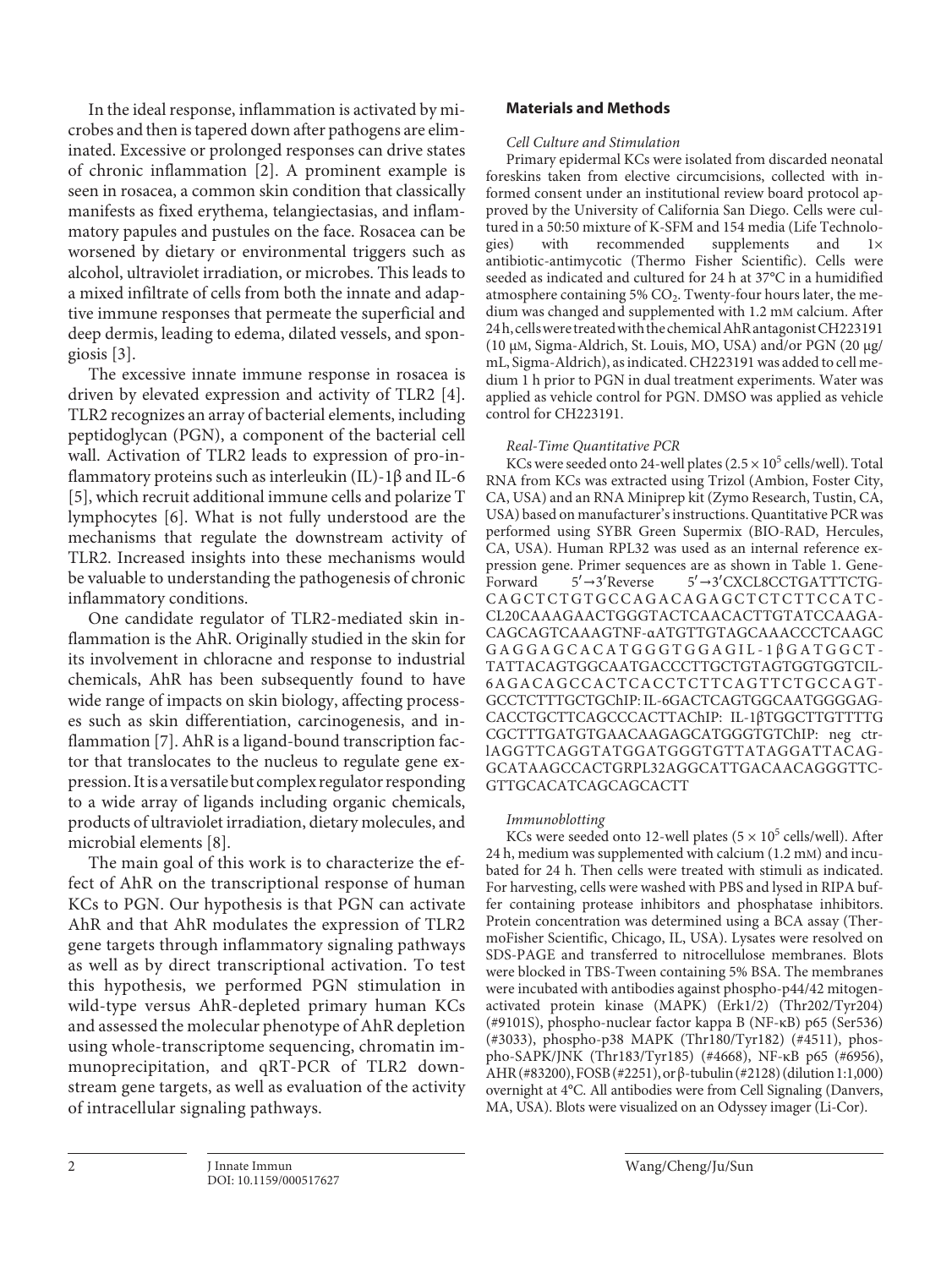|  |  |  |  | <b>Table 1.</b> Primer sequences |
|--|--|--|--|----------------------------------|
|--|--|--|--|----------------------------------|

| Gene                                                                                                                                      | Forward $5' \rightarrow 3'$                                                                                                                                                                                                | Reverse $5' \rightarrow 3'$                                                                                                                                                                                                 |
|-------------------------------------------------------------------------------------------------------------------------------------------|----------------------------------------------------------------------------------------------------------------------------------------------------------------------------------------------------------------------------|-----------------------------------------------------------------------------------------------------------------------------------------------------------------------------------------------------------------------------|
| CXCL <sub>8</sub><br>CCL <sub>20</sub><br>TNF- $\alpha$<br>IL-1 $\beta$<br>$IL-6$<br>$ChIP: IL-6$<br>ChIP: IL-1 $\beta$<br>ChIP: neg ctrl | <b>CCTGATTTCTGCAGCTCTGTG</b><br>CAAAGAACTGGGTACTCAACACT<br>ATGTTGTAGCAAACCCTCAAGC<br>GATGGCTTATTACAGTGGCAATGA<br>AGACAGCCACTCACCTCTTCAG<br>GACTCAGTGGCAATGGGGAG<br><b>TGGCTTGTTTTGCGCTTTGA</b><br>AGGTTCAGGTATGGATGGGTGTTA | CCAGACAGAGCTCTCTTCCAT<br><b>TGTATCCAAGACAGCAGTCAAAG</b><br>GAGGAGCACATGGGTGGAG<br><b>CCCTTGCTGTAGTGGTGGTC</b><br>TTCTGCCAGTGCCTCTTTGCTG<br><b>CACCTGCTTCAGCCCACTTA</b><br>TGTGAACAAGAGCATGGGTGT<br>TAGGATTACAGGCATAAGCCACTG |
| RPL32                                                                                                                                     | AGGCATTGACAACAGGGTTC                                                                                                                                                                                                       | <b>GTTGCACATCAGCAGCACTT</b>                                                                                                                                                                                                 |

#### *ELISA*

KCs were seeded onto 96-well plates  $(4 \times 10^4$  cells/well) in culture medium treated with stimuli as indicated. Supernatants were assayed to determine the expression of IL-6 and IL-1β with an ELI-SA kit (R&D Systems, Minneapolis, MN, USA) according to the manufacturer's instructions.

#### *RNA Interference*

KCs were seeded in 6-well plates at  $3 \times 10^5$  cells/well for 24 h. KCs were transfected with 2 μL short interfering RNA (siRNA) (10 μM) using 5 μL RNAiMAX (Invitrogen). After 48 h, cells were treated as indicated. AhR siRNA (s1199) and control siRNA (4390844) were from Life Technologies (Carlsbad, CA, USA).

#### *RNA-Seq*

KCs treated with control or AhR siRNAs were harvested 3 h after PGN stimulation. Two independent biological replicates were used for each condition. Total RNA was isolated using the RNA Miniprep Kit (Zymo Research). Quality and quantity of RNA were assessed using a NanoDrop spectrophotometer (Thermo Scientific). RNA samples were poly-A selected and sequenced on Illumina HiSeq using 150-nucleotide paired-end reads to a depth of >50 million reads per sample. Reads alignment was performed with STAR and transcript quantitation using a standard Partek model (St. Louis, MO, USA). Differentially expressed genes were defined as those displaying >1.5-fold expression difference, *p* value <0.05 based on a 2-sided *t* test, and a minimum threshold of 5 read counts.

#### *Chromatin Immunoprecipitation*

KCs were seeded onto a 15-cm dish  $(4 \times 10^6 \text{ cells/dish})$ , cultured to 70–80% confluence, and then treated with PGN (20 μg/ mL) for 1 h. Eight million cells and 5 μg of antibody were used for each antibody pulldown. The following antibodies were used: AhR (#83200, Cell Signaling Technology) and rabbit IgG (#12–370, Millipore, Bedford, MA, USA). Cells were fixed in both formaldehyde (1%, #28908, ThermoFisher) and disuccinimidyl glutarate (2 mM, #20593, ThermoFisher). The chromatin fraction was immunoprecipitated overnight at 4°C. The percentage input method was used to normalize chromatin immunoprecipitation data.

#### *Immunofluorescence*

KCs were seeded to confluence in 4-well chamber slides (2.5  $\times$ 10<sup>5</sup> cells/well, Thermo Scientific #177437). After 24 h, medium was supplemented with 1.2 mM calcium and incubated for another 24 h. As indicated, cells were then treated with vehicle control, 20 μg/ mL PGN, and/or 10 μM CH223191. CH223191 was added to cell medium 1 h prior to PGN in the dual treatment condition. After 72 h, cells were fixed with ice-cold acetone for 10 min, washed in PBS, and incubated with a TLR2 (TL1.2) antibody (Santa Cruz Biotechnology, sc-21759) at 1:50 dilution overnight at 4°C. Slides were washed in PBS then incubated with a goat anti-mouse Alexa Fluor 488 secondary antibody (Thermo Fisher, A28175) at 1:500 dilution for 1 h. After washing in PBS, nuclei were stained with Hoescht 33342 (Thermo Fisher), rinsed with water, then mounted with Prolong Gold Antifade Mountant (Thermo Fisher), and visualized at ×60 objective magnification using an EVOS M5000 microscope (Thermo Fisher) using 2-channel capture and overlay of GFP (470/525 nm ex/em) and DAPI (357/447 nm ex/em) filters.

#### *Statistical Analysis*

Normal distribution data were presented as mean ± SD. Statistical analysis was performed using a paired *t* test or 1-way ANOVA for normal distribution data. *p* value of less than 0.05 was considered significant. The *p* values are designated as *p* < 0.05 (\*), *p* < 0.01 (\*\*), and  $p < 0.001$  (\*\*\*). Statistical analysis was conducted using SPSS software 10.1.

#### **Results**

# *AhR Affects the Transcriptional Response of KCs to PGN*

To systematically identify the genes activated by PGN stimulation, we performed whole-transcriptome sequencing in biological replicates of primary human KCs following 3 h of PGN treatment. To understand how AhR affects this response, we performed PGN stimulation in both wild-type KCs and in KCs depleted of AhR using siRNA. siRNA-mediated depletion reduced AhR mRNA and protein levels by >75% (shown in online suppl. Figure 1; for all online suppl. material, see www.karger.com/ doi/10.1159/000517627). Differentially expressed genes (DEGs) between 2 conditions were defined as those dis-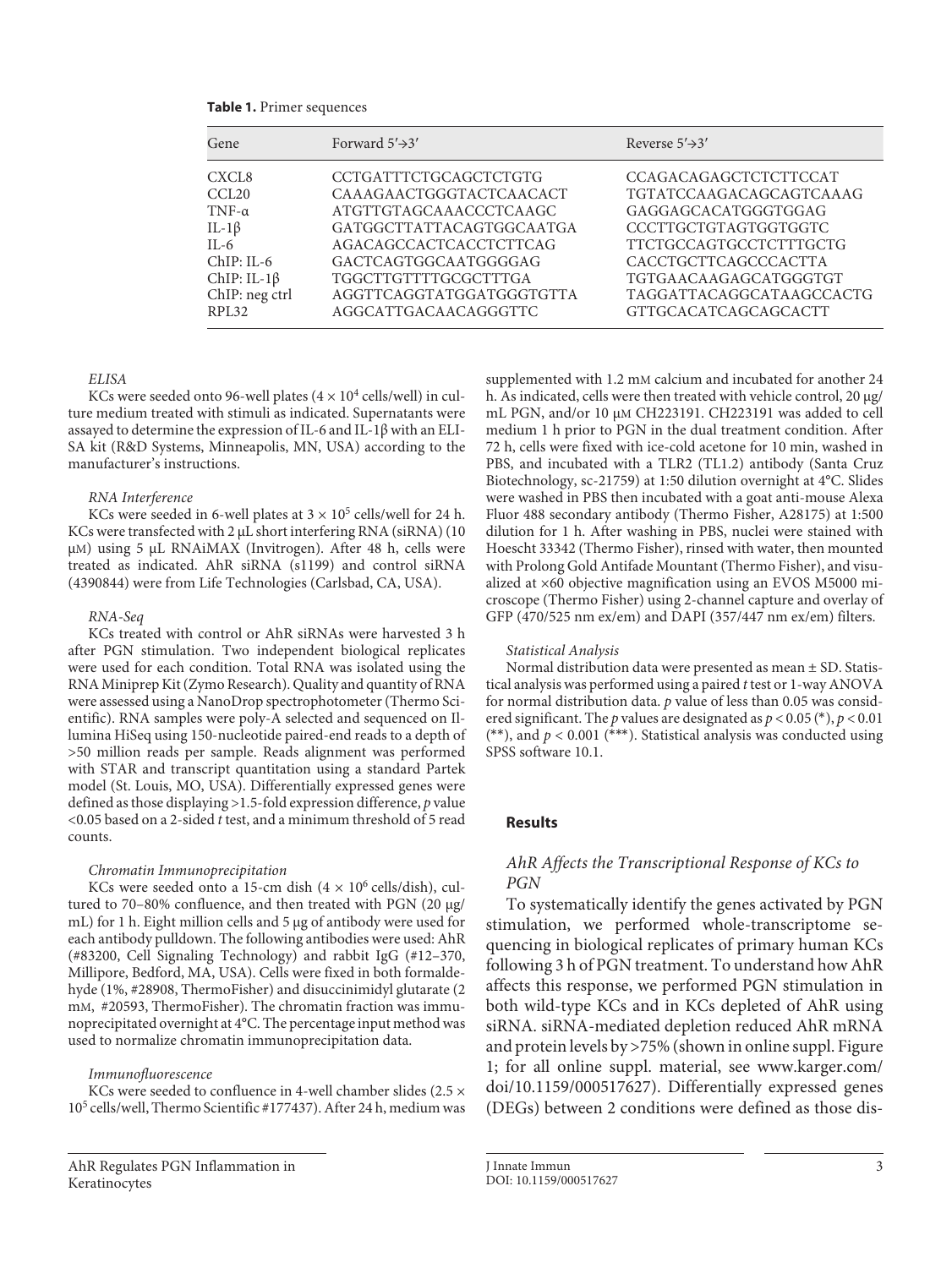

**Fig. 1.** AhR regulates the transcriptional response of human KCs to PGN. **a** Volcano plot displaying DEGs in KCs treated with PGN. Dark blue circles represent gene transcripts meeting criteria of at least 1.5-fold differential expression compared to untreated control (CTRL), minimum read count >5, and *p* value <0.05. Representative genes of interest are labeled. **b** Volcano plot displaying differentially expressed genes in KCs after AhR knockdown using

siRNA. **c** Volcano plot displaying DEGs in KCs treated with PGN, comparing AhR-depleted KCs against control. Key genes of interest are labeled. Full gene sets for each pairwise comparison are shown in the online suppl. Table. PGN, peptidoglycan; AhR, aryl hydrocarbon receptor; KC, keratinocyte; DEG, differentially expressed genes; siRNA, short interfering RNA.

playing >1.5-fold expression change, *p* value <0.05, and a minimum threshold of 5 read counts. The full list of DEGs is shown in the online suppl. Table.

<span id="page-3-0"></span>We first compared control, untreated KCs (CTRL) to PGN-treated KCs (CTRL + PGN). Treatment with PGN resulted in upregulation of 80 genes including tumor necrosis factor (TNF), interleukin-1β (IL-1β), and a set of chemokines (CXCL1, 3, 8), all of which are known downstream targets of activated TLR2 (shown in Fig. 1a) [[9\]](#page-10-8). Gene ontology analysis of the upregulated gene set identified enrichment for terms associated with an inflammatory response (*p* value  $4.42 \times 10^{-11}$ ). These results affirmed that our experimental conditions captured the expected inflammatory transcriptional response to PGN.

We next turned our attention to comparing unstimulated control KCs (CTRL) to unstimulated AhR-depleted KCs. Globally, AhR depletion in unperturbed KCs did not result in clear major patterns of transcriptional changes (shown in Fig. 1b), with gene ontology analysis of DEGs yielding no significantly enriched terms (*p* > 0.05). Only 6 gene transcripts were downregulated by AhR depletion in unstimulated KCs, one of which was AhR itself.

Using these 2 initial states as experimental controls, we compared the transcriptional response of wild-type versus AhR-depleted KCs to PGN stimulation (shown in Fig. 1c). Twenty-four genes were repressed in AhR-de<span id="page-3-1"></span>pleted KCs compared to control, representing a set of genes whose expression depends on AhR. In addition to AhR itself, 2 of the most downregulated transcripts were cytochrome P450 1A1 and 1B1 (*CYP1A1* and *CYP1B1*). Members of the cytochrome P450 family metabolize xenobiotic compounds and are established AhR targets [[1](#page-10-0)0]. However, we also noted that IL-1β induction by PGN was significantly inhibited in AhR-depleted KCs. IL-1β is a transcriptional target of TLR2 and is a critical cytokine that stimulates leukocyte activation and T-lymphocyte polarization [\[5](#page-10-4)].

# *AhR Affects the Expression of TLR2 Downstream Transcriptional Targets*

The results from transcriptome sequencing led us to further focus our attention on TLR2-related inflammatory mediators IL-1β and IL-6 [[3](#page-10-2)]. To affirm our transcriptome results using an orthogonal method, we evaluated the impact of a chemical inhibitor of AhR, CH223191, on the transcription of these key genes. PGN treatment led to an increase in *IL-1β* and *IL-6*, as observed previously. This induction was attenuated by CH223191, mirroring the results from genetic AhR inhibition (shown in Fig. 2a–d). To corroborate that the transcriptional changes that we observed were also reflected in the levels of protein expression, we performed ELISA to measure pro-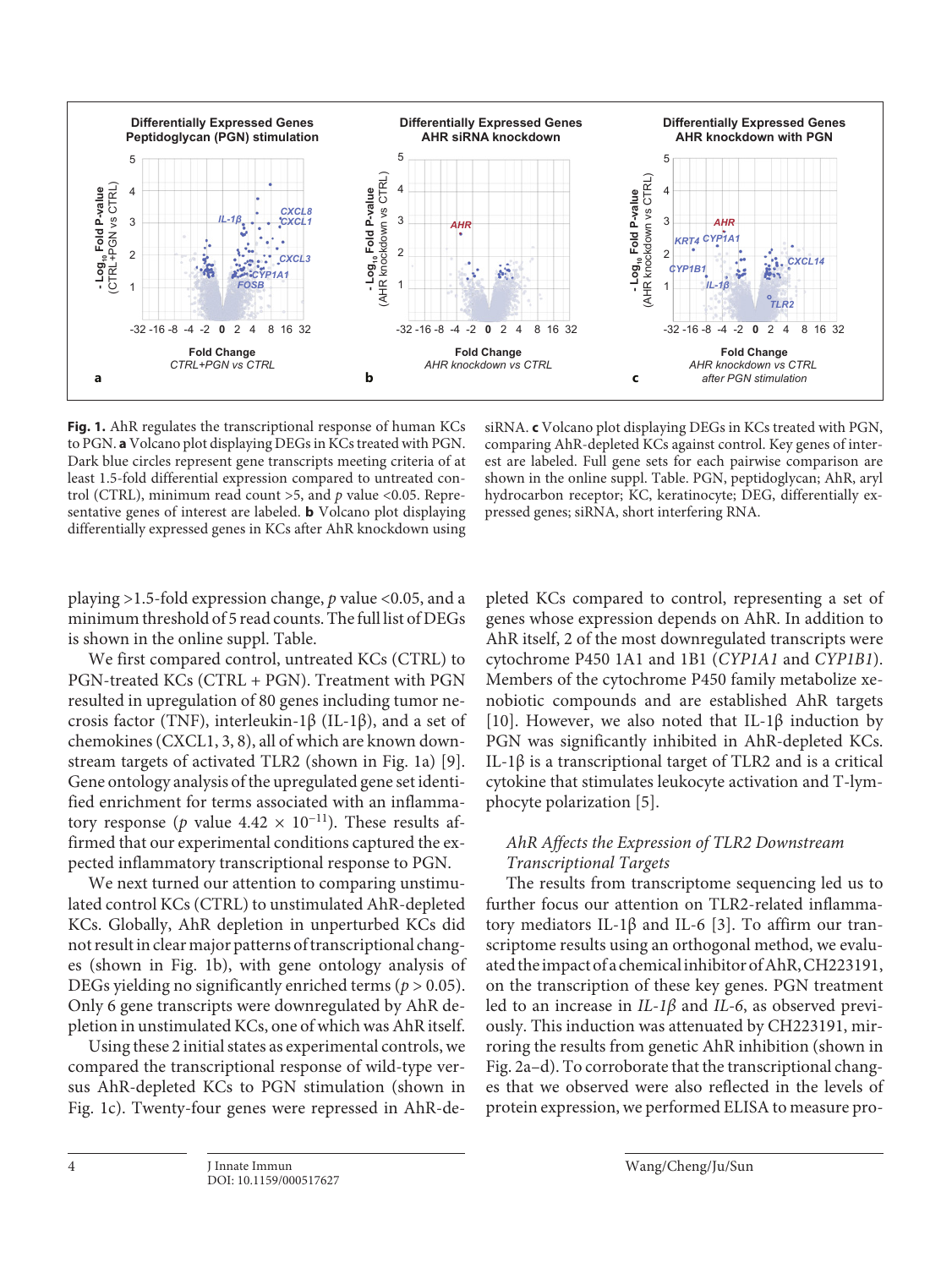

AhR Regulates PGN Inflammation in Keratinocytes



J Innate Immun DOI: 10.1159/000517627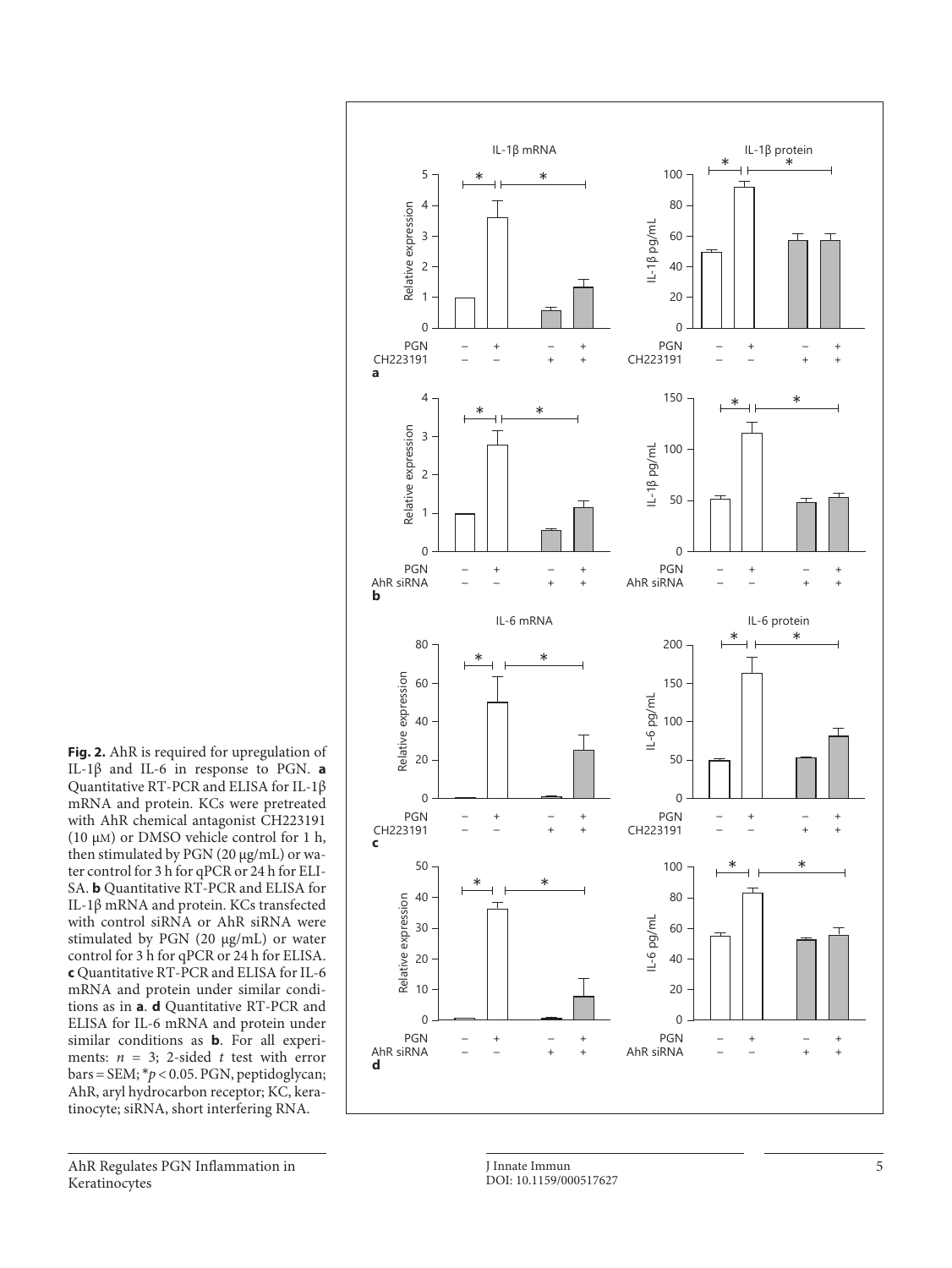

**Fig. 3.** PGN results in AhR activation to induce gene targets in KCs. **a–c** Quantitative RT-PCR for *CYP1A1* mRNA. **a** KCs were treated with a range of PGN concentrations for 3 h. **b** KCs were pretreated with CH223191 (10 μM) for 1 h, then stimulated with PGN (20 μg/mL) for 3 h. **c** KCs transfected with control siRNA or AhR siRNA were treated with PGN (20 μg/mL) for 3 h. **d–f** ChIP to assess binding of AhR at IL-1β promoter (**d**) IL-6 promoter (**e**) and negative genomic control (**f**), performed before and after PGN treatment. Statistical analysis by ANOVA for **a** and 2-sided *t* test for **b**–f.  $N = 3$ ; error bars = SEM; \* $p < 0.05$ , \*\* $p$  $< 0.01, **p < 0.001$ , ns, not significant. PGN, peptidoglycan; AhR, aryl hydrocarbon receptor; KC, keratinocyte; siRNA, short interfering RNA; ChIP, chromatin immunoprecipitation.

tein levels of these targets. The results confirmed that AhR is required for induction of IL-1β and IL-6 after PGN stimulation (shown in Fig. 2a–d).

However, the results from whole-transcriptome sequencing also showed that AhR depletion did not uniformly inhibit expression of TLR2-associated downstream target genes. The expression of *CCL20* and *IL-36G* was not affected by AhR chemical inhibition (shown in

online suppl. Fig. 2a). Furthermore, PGN-mediated induction of *TNFα* and the chemokine *CXCL8* increased further with AhR inhibition (shown in online suppl. Fig. S2a, b). Viewed together, these results suggested that AhR and TLR2 both contribute to the transcriptional response to PGN stimulation, but their effects on specific genes can be cooperative or antagonizing.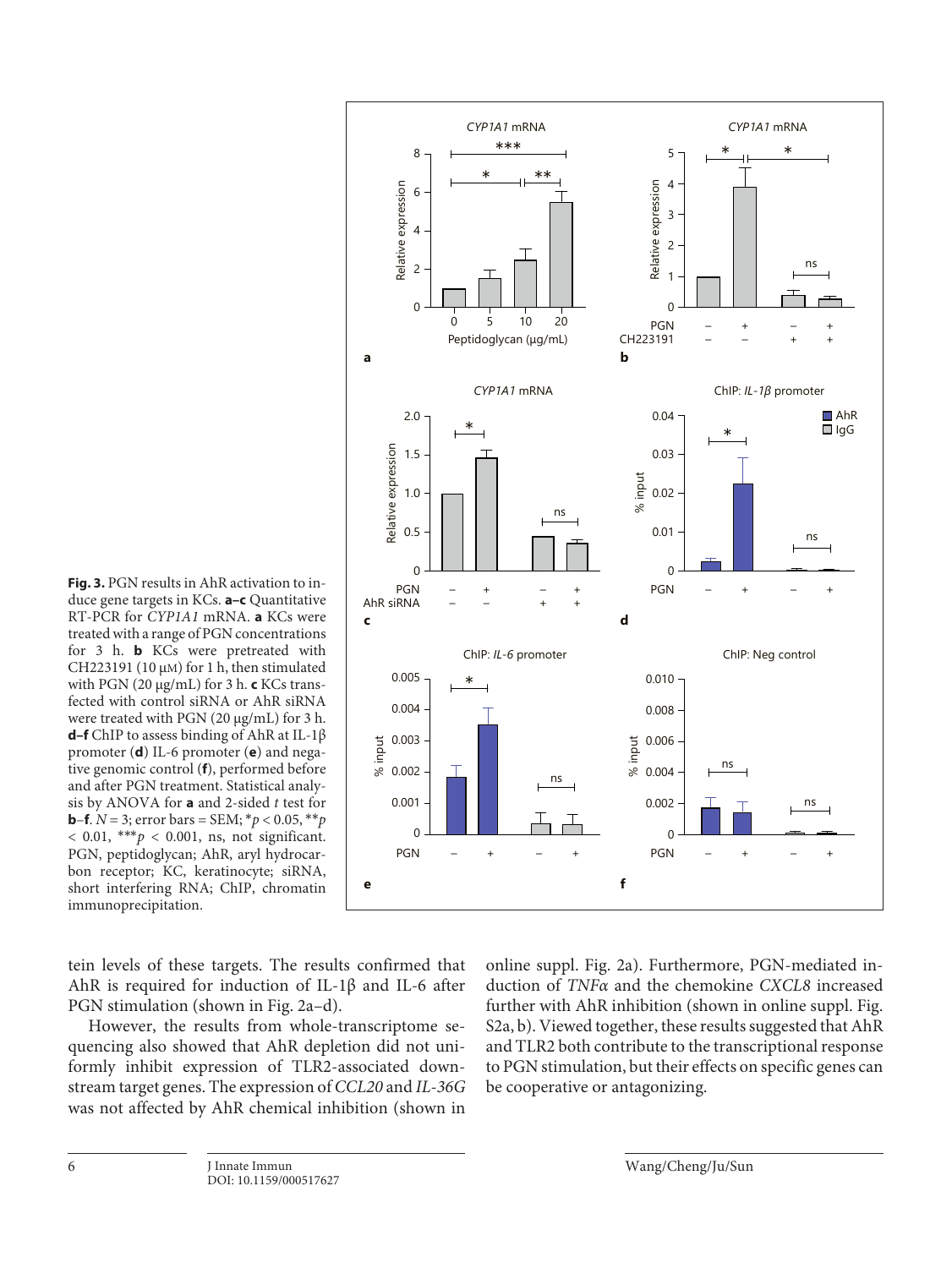

**Fig. 4.** AhR promotes JNK/MAPK and FosB in response to PGN. **a**, **b** Immunoblot for canonical signaling proteins of the NFκB (p65) and MAPKs pathways (JNK, p38, ERK). Where indicated in **a**, KCs were pretreated with CH223191 (10 μM) for 1 h, then stimulated with PGN ( $20 \mu g/mL$ ) for 15 min. Where indicated in **b**, KCs were previously transfected with control or AhR siRNA. **c**, **d** Quantitative RT-PCR and immunoblot for FosB. KCs were pretreated with CH223191 (10 μM) or vehicle, then stimulated with PGN or vehicle control. **e**, **f** Quantitative RT-PCR and immunoblot for FosB. KCs were transfected with control or AhR siRNA, then stimulated with PGN or vehicle control. For all experiments: *n* = 3; 2-sided *t* test with error  $bars = SEM; *p < 0.05;$  ns, not significant. PGN, peptidoglycan; AhR, aryl hydrocarbon receptor; KC, keratinocyte; MAPK, mitogen-activated protein kinase; siRNA, short interfering RNA.

# *PGN Activates AhR to Directly Target Promoters of IL-1β and IL-6*

To better understand how AhR influences the transcriptional response to PGN stimulation, we sought to gain more insights into its molecular mechanism. AhR is a basic helix-loop-helix/Per-Arnt-Sim (bHLH/PAS) transcription factor. In its inactive state, AhR resides in the cytoplasm. Upon binding to a ligand, AhR undergoes a conformational change and translocates to the

nucleus where it binds xenobiotic response element motifs in the promoter of target genes to induce gene expression [\[8\]](#page-10-7).

We assessed if PGN stimulation results in AhR activation in KCs. *CYP1A1* and *CYP1B1* are well-characterized AhR-responsive genes that are directly induced by activated AhR [\[8](#page-10-7)]. Our RNA-seq results indicated that PGN increased the expression of *CYP1A1* and *CYP1B1*, and that this upregulation was repressed by AhR knockdown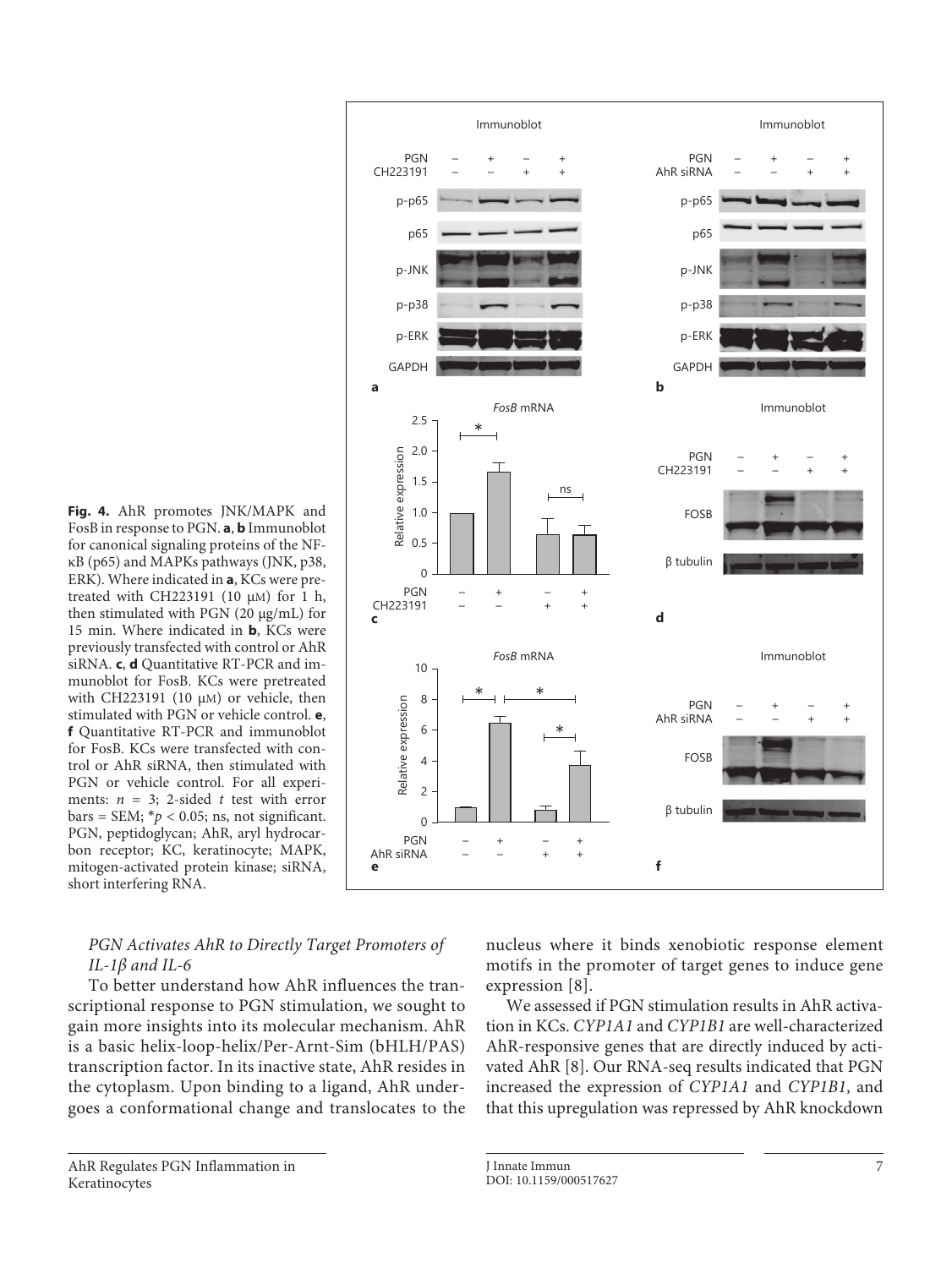**Fig. 5.** TLR2 induction by PGN is inhibited by AhR. Quantitative RT-PCR for *TLR2* mRNA. **a** KCs were pre-treated with CH223191 (10 μM) or vehicle control for 1 h and then stimulated with PGN (20 μg/ mL) for 24 h. **b** KCs were transfected with control or AhR siRNA, then stimulated with PGN (20 μg/mL) or vehicle control for 24 h. For all experiments:  $n = 3$ ; 2-sided *t* test with error bars = SEM;  $^*p$  < 0.05,  $^{**}p$  < 0.01. **c** Immunofluorescence for TLR2 in cultured KCs. KCs were pre-treated with CH223191 (10 μM) or vehicle control for 1 h and then stimulated with PGN (20 μg/ mL). TLR2 is stained by Alexa Fluor 488 (green) and nuclei stained with Hoescht 33342 (blue). Images were captured at ×60 magnification. PGN, peptidoglycan; TLR2, toll-like receptor 2; AhR, aryl hydrocarbon receptor; KC, keratinocyte; NF-κB, nuclear factor kappa B; siRNA, short interfering RNA.

(shown in Fig. 1c and online suppl. Table). We confirmed the induction of *CYP1A1* using a dose concentration series of PGN. We found a dose-dependent increase in *CY-P1A1* expression (shown in Fig. 3a) that was blocked by depletion of AhR using a chemical inhibitor (shown in Fig. 3b) and also by siRNA depletion (shown in Fig. 3c). These results indicated that PGN leads to activated AhR, which can directly bind and induce target genes. We did not assume that PGN directly activates AhR but may result in the indirect stimulation of endogenous AhR ligands [[8\]](#page-10-7).

RNA-seq (shown in Fig. 1) and confirmatory experiments (shown in Fig. 2) had indicated that IL-1β and IL-6 induction by PGN was dependent, at least in part, on AhR. We therefore examined if AhR directly bound the promoter of these genes to activate them. To do so, we performed chromatin immunoprecipitation in primary human KCs before and after PGN stimulation. We observed enrichment of AhR in both the *IL-1β* and *IL-6* promoters that was specifically induced by PGN stimulation (shown in Fig. 3d–f). These data showed that the full transcriptional induction of some genes in response to PGN occurs by activation and binding of AhR to gene targets.



*AhR Promotes PGN-Stimulated JNK/MAPK and Fosb*

In addition to directly binding and activating target genes, AhR can also influence inflammation and gene transcription through cross-regulation of signaling pathways [\[11,](#page-10-0) [1](#page-10-0)[2\]](#page-10-1). We therefore turned our attention to NFκB and the MAPKs, signaling pathways downstream of TLR2 [\[2\]](#page-10-1). Activation of NF-κB and MAPKs promote production of pro-inflammatory mediators including IL-1β and IL-6 [\[9\]](#page-10-8).

We evaluated if AhR affected activity of NF-κB and MAPK pathways by immunoblotting to assess the phosphorylation of sentinel proteins of each signaling cascade. As expected, stimulation of KCs by PGN promoted phosphorylation of p65/NF-κB, JNK/MAPK, p38/ MAPK, and ERK/MAPK (shown in Fig. 4a). To evaluate if AhR influenced the activation of these pathways, we performed PGN stimulation in KCs where AhR was depleted by either chemical CH223191 inhibition (shown in Fig. 4a) or siRNA (shown in Fig. 4b). AhR inhibition resulted in a reduction of phospho-JNK levels. No consistent effects were appreciated on the other signaling pathways.

To extend this finding, we evaluated the expression of activator protein-1 (AP-1) transcription factors, which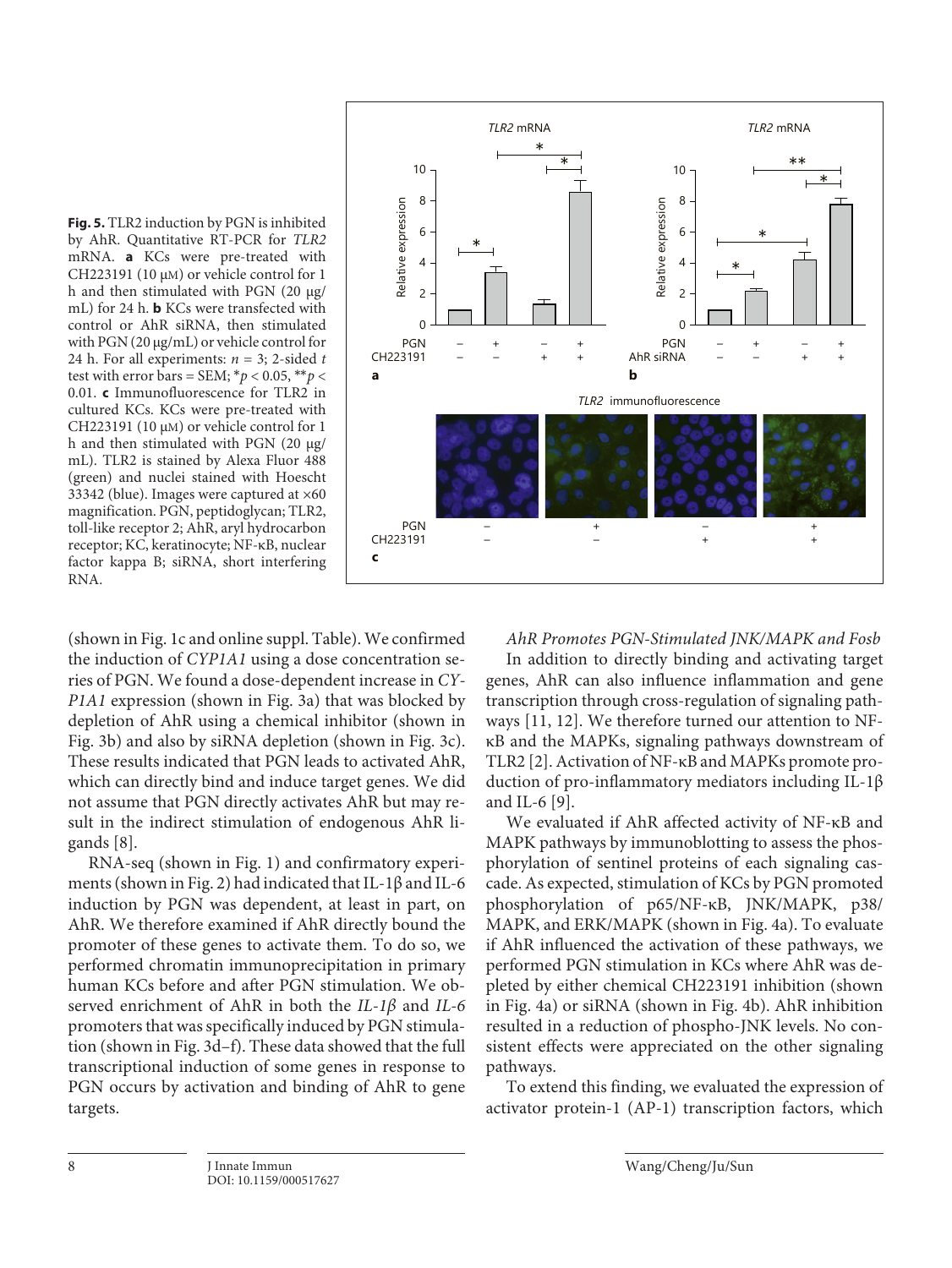function downstream of JNK/MAPK signaling. The transcription factor AP-1 consists of dimers composed of members of the Jun and Fos protein families, and are linked to inflammation, wounding, and stress [[1](#page-10-0)[3](#page-10-2)]. We performed qPCR to assess if the expression of Jun or Fos was altered by PGN stimulation. Among all AP-1 protein family members (shown in online suppl. Fig. 3), only FosB increased reproducibly upon stimulation with PGN (shown in Fig. 1a, 4c–e). Both chemical and genetic inhibition of AhR suppressed the induction of FosB mRNA and protein (shown in Fig. 4c–f), confirming the requirement of AhR for PGN-mediated FosB upregulation. Viewed together, our results suggest that PGN stimulation of KCs stimulates NF-κB and multiple MAPK pathways, and that AhR is required to support the full activation of JNK/MAPK and its downstream effectors.

# *AhR Attenuates PGN Induction of TLR2*

These results delineate how AhR can influence the expression of TLR2-related inflammatory genes and activity of signaling pathways. However, although their downstream effects clearly intersect with each other, we also wanted to consider if AhR activity affected TLR2 expression itself. Examining our transcriptome results, we observed that the expression of TLR2 did not change notably if AhR was depleted in unstimulated KCs. However, upon PGN stimulation, TLR2 increased ∼1.6-fold in AhR-depleted KCs based on RNA-seq data (shown in Fig. 1c). This result provided an initial indication that AhR might have a repressive effect on TLR2 expression.

To further examine this possibility, we treated KCs with PGN and measured the expression of TLR2 using quantitative RT-PCR. We found that TLR2 expression increased ∼2–3-fold after PGN stimulation (shown in Fig. 5a). If KCs were pre-treated with the AhR inhibitor CH223191 prior to PGN stimulation, TLR2 expression was amplified further, up to ∼8–9-fold above untreated baseline levels. We observed concordant findings if we depleted AhR using siRNA (shown in Fig. 5b). To corroborate if the transcriptional changes in TLR2 expression were concordant with protein expression, we performed immunocytochemical staining of TLR2 in KCs (shown in Fig. 5c). In untreated and CH223191-treated KCs, we did not detect TLR2. However, treatment with PGN resulted in faint TLR2 staining and combination treatment with CH223191 and PGN led to the most prominent TLR2 expression. Viewed together, these data support that loss of AhR magnifies TLR2 expression in response to PGN. By inference, in a normal state, AhR may restrain TLR2 expression in response to PGN stimulation. This relationship could prevent overexuberant TLR2 signaling and/or contribute to a negative feedback loop to terminate TLR2-related inflammation.

# **Discussion/Conclusion**

The skin senses and responds to harmful microbes by recognizing common molecular patterns such as bacterial PGN through surface TLRs. Although TLR-mediated immunological responses are important to host defense, excessive inflammation can be detrimental and contribute to chronic inflammatory skin conditions such as rosacea. The mechanisms that regulate the TLR2 inflammatory response to PGN in the skin remain incompletely understood. Identification of the molecules and pathways that control TLR2 inflammatory gene expression will facilitate better understanding of the innate immune response and can help identify molecular targets to treat overexuberant inflammation.

In this study, we used whole transcriptome sequencing to systematically evaluate the role of AhR on the transcriptional response of primary human KCs to PGN. We found that AhR modulates PGN induction of the inflammatory cytokines IL-1β and IL-6, which we further confirmed using an AhR chemical inhibitor, quantitative RT-PCR, and ELISA. We also observed that PGN led to increased expression of CYP1A1, a classical AhR direct transcriptional target. This raises the possibility that AhR may broadly participate in host-microbe interactions. We do not assume that PGN activates AhR directly but may function through stimulated production of endogenous AhR ligands. Upon PGN stimulation, AhR and TLR2 can be activated simultaneously. Through binding as a transcription factor, AhR increases the expression of cytokines IL-1 $\beta$  and IL-6, further amplifying the induction of these cytokines by TLR2 signaling. In addition to its direct transcriptional effects, we showed that AhR promotes JNK/MAPK signaling that correlates with the upregulation of FosB, which also ultimately regulates inflammatory gene expression. Finally, we observed that expression of TLR2, a key receptor for PGN, is upregulated upon AhR depletion. This raises the possibility that AhR participates in a negative feedback loop to prevent excessive TLR2-mediated inflammation.

Our results largely concur with the conclusions of related studies. A recent report indicated that AhR is activated by *Staphylococcus epidermidis* [[1](#page-10-0)[4](#page-10-3)], supporting the notion that PGN can promote AhR activation in KCs. However, multiple other studies emphasize that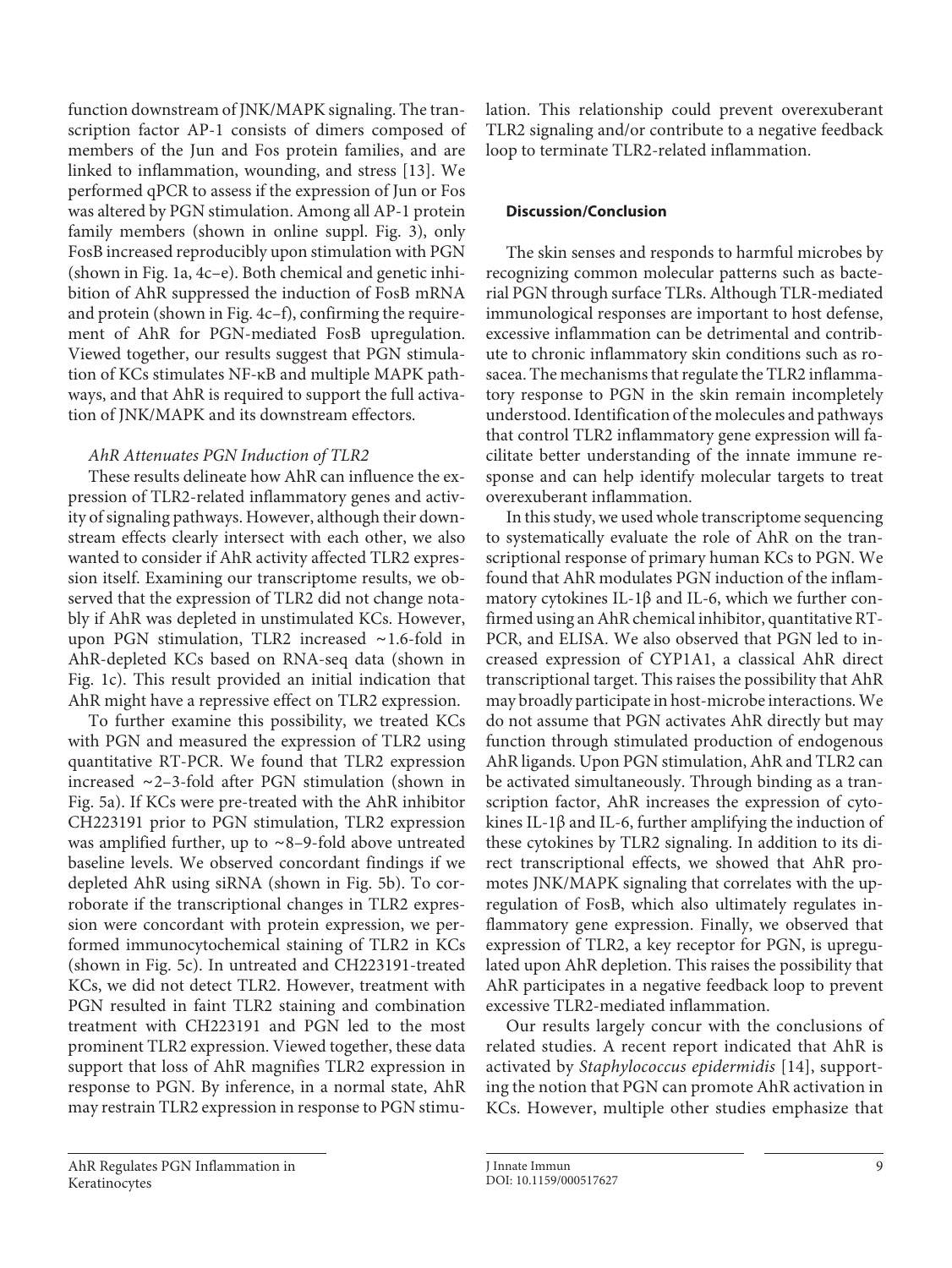the role of AhR depends on the specific ligand and cell context [[1](#page-10-0)0]. Imiquimod is a TLR7 agonist that can induce psoriasis-like skin inflammation in mice [[1](#page-10-0)[5](#page-10-4)]. In AhR knockout mice, imiquimod treatment amplified IL-1β and inflammation, suggesting that AhR has an immune suppressive role in this system [[1](#page-10-0)[6](#page-10-5)]. However, by contrast, AhR activation by the ligand 2,3,7,8-tetrachlorodibenzo-p-dioxin (TCDD) in cultured sebocytes led to increased TLR2-mediated induction of TNFα and IL-8, suggesting that it promoted inflammation in this context [[1](#page-10-0)[7\]](#page-10-6).

Our finding that AhR induces some PGN-related inflammatory genes while suppressing others further depicts a complex role of AhR in inflammatory gene expression. AhR mechanisms may engage different signaling pathways depending on ligand and/or cell type. For instance, TCDD activates AhR, which induces IL-1β expression and represses IL-12 in human dendritic cells. This depends on activated NF-κB/RelB and caudal type homeobox 2, respectively [[1](#page-10-0)[8](#page-10-7)]. The results shown here and elsewhere indicate that a detailed understanding of AhR mechanisms in the skin will be needed to rationally pursue its potential as a therapeutic target for rosacea and other skin diseases. AhR-based therapeutics have shown promise in the treatment of skin inflammation in mouse models [[1](#page-10-0)[9](#page-10-8)]. The results shown here can guide the investigation of specific AhR-associated inflammatory genes during the course of therapeutic development of AhRtargeted therapies in the skin.

One of the limitations of this work is that it is restricted to a snapshot of the KC transcriptional response to PGN. The immunological response to PGN may evolve over hours to days, and a more exhaustive follow-up study could reveal additional genes and mechanisms that are only apparent during earlier or later time points. Another limitation is that our experiments were performed exclusively on cultured KCs, which might not fully recapitulate the response in vivo. Nonetheless, the controlled culture and treatment conditions provide a useful basis to gain insight to KC cell-intrinsic responses to PGN.

Our future directions will include deeper investigation into the relationship between TLR2 and AhR. How does AhR regulate TLR2 expression and TLR2-related inflammation over a dynamic time course? What is the possible mechanism by which AhR activation could provide negative signaling feedback to suppress TLR2 activity? Finally, although AhR agonists have been shown to be promising to treat some forms of skin inflammation, it will be interesting to evaluate if it is similarly useful for modifying PGN/TLR2-mediated responses.

In summary, we have defined a role for AhR in modifying the expression of inflammatory genes following PGN stimulation of human KCs and shown that PGN leads to activated AhR that both directly binds the genomic loci of target genes while also promoting JNK/ MAPK signaling. These results provide new insights into the complex role of AhR in moderating the innate immune response in human skin.

# **Acknowledgement**

The authors thank N. Kulkarni and J. Li for generous technical support.

# **Statement of Ethics**

Primary cells were collected and used in accordance with a protocol approved by the University of California San Diego Institutional Review Board (#161332).

# **Conflict of Interest Statement**

The authors have no conflicts of interest to declare.

## **Funding Sources**

This study was supported by the National Natural Science Foundation of China (No. 81502718). The funders had no role in the preparation of data or the manuscript.

# **Author Contributions**

L.W. and B.K.S. designed the study. L.W., B.C., and B.K.S. performed the experiments and analyzed the data. L.W., B.C., Q.J., and B.K.S. contributed reagents, wrote, and revised the manuscript.

## **Data Availability Statement**

All data analyzed during this study are included in the article and online suppl. files. Primary sequencing files available by inquiry to the corresponding author.